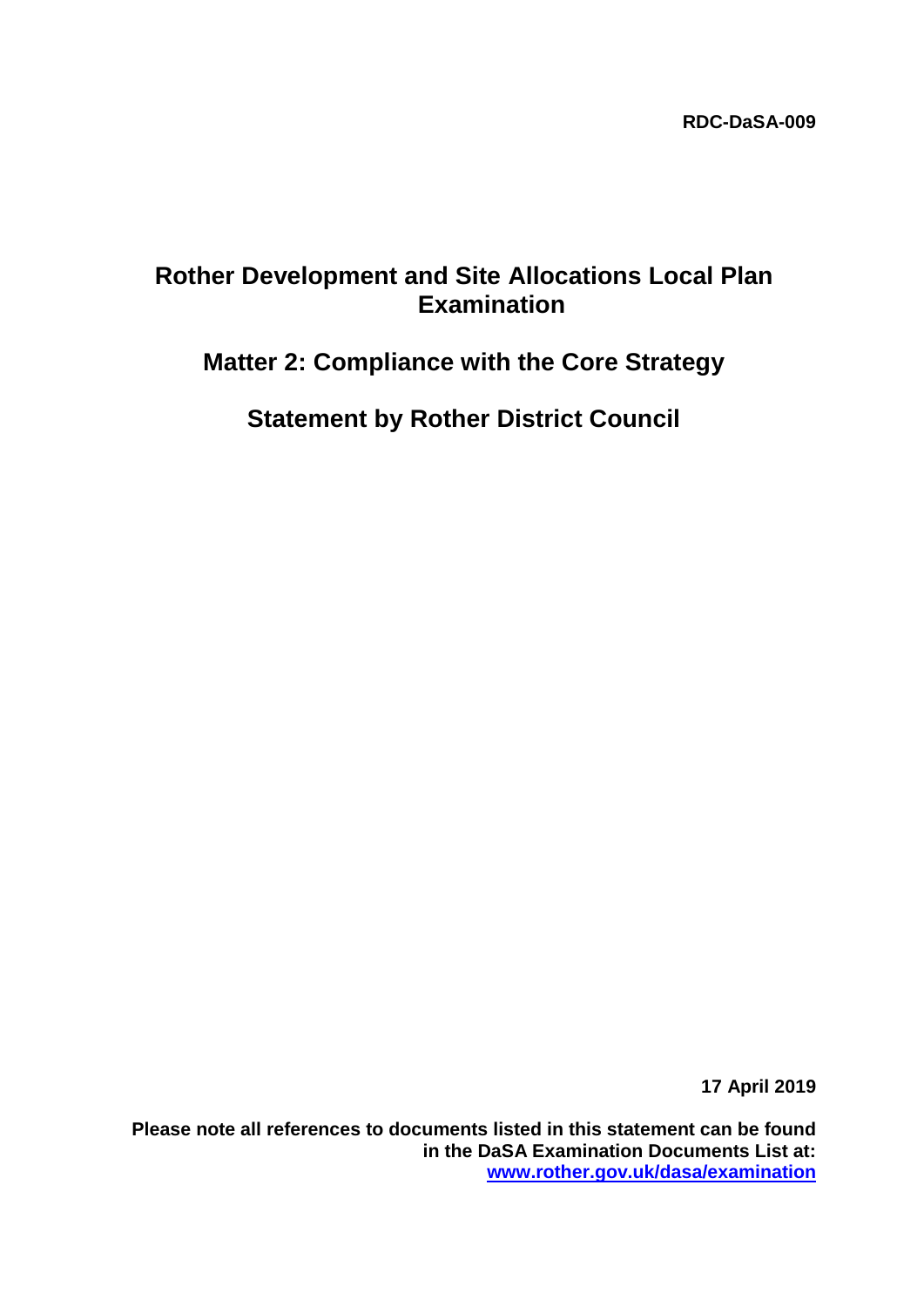# **Introduction**

1. This statement presents the Council's evidence in relation to the key issue raised by the Inspector concerning compliance with the Core Strategy, namely:

## *Whether the Plan gives effect to and is consistent with the Core Strategy*

2. In responding to this key issue, attention is given to the following specific question raised by the Inspector:

*Q: Have the overall strategic aims and objectives of the Core Strategy been complied with?* 

- 3. The Vision set out in the Core Strategy presents a description of Rother in 2028, highlighting the changes from the start of the Plan. It sets out the main priority for the future as providing for continual and sustainable improvement in the quality of life of existing and future residents of the District and for local communities as a whole.
- 4. The Vision is translated into 12 Strategic Objectives which are set out in Table [1](#page-1-0) of the Core Strategy (reference  $SA4$ )<sup>1</sup>. Rather than repeat each objective in full in this Statement, the answer will be structured under the 12 "themes" listed in that Table, with reference made to relevant Core Strategy policies as appropriate.

# **Overall Spatial Strategy**

- 5. The key Core Strategy policy is OSS1: Overall Spatial Development Strategy, which details the targets for the numbers of additional homes and business floorspace and sets out details of the spatial distribution. This is further broken down in Figure  $8^2$  $8^2$  and the relevant settlement chapters, including Figure 12 in respect of villages.
- 6. Chapter 8 (Overview) of the DaSA explains how the allocations within the DaSA and Neighbourhood Plans will meet the housing and business floorspace requirements, having regard to the number of commitments and completions since the start of the Plan period. Paragraph 8.14 confirms that for all settlements, the allocations are regarded as in line with the overall settlement strategy. Paragraphs 8.19-8.22 address business land needs.

 $<sup>1</sup>$  Page 25</sup>

<span id="page-1-1"></span><span id="page-1-0"></span><sup>&</sup>lt;sup>2</sup> Of the Core Strategy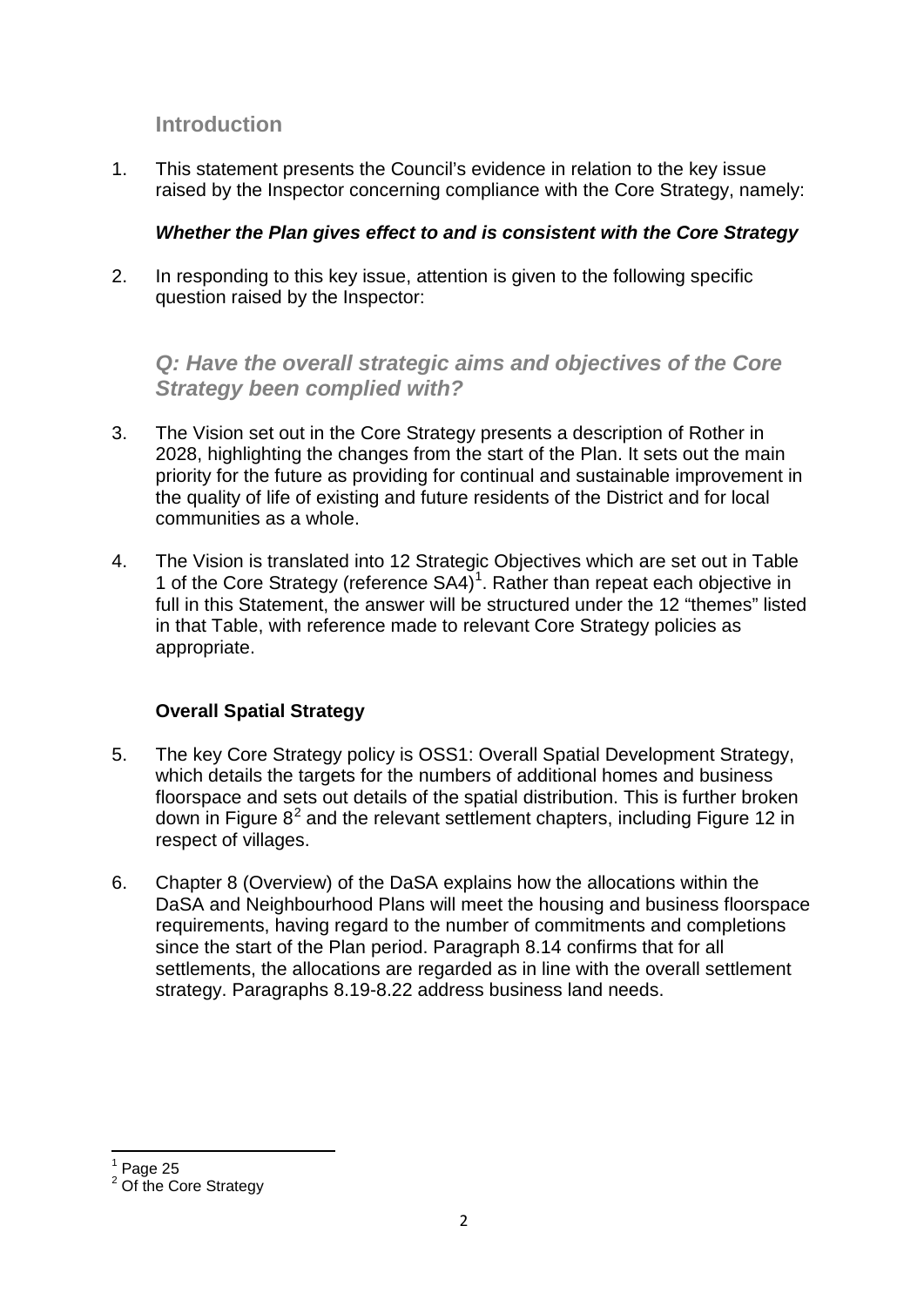7. The overall methodology and process for selecting sites is to be discussed under Matter 5. In short, this has been undertaken in accordance with the Site Assessment Methodologies Background Paper<sup>[3](#page-2-0)</sup>. Paragraph 2.1 of the Background Paper confirms that the Council's approach to assessing the appropriateness, or otherwise, of putting a site forward as a development allocation in the DaSA is to, inter alia, (i) ensure that it accords with the development strategy contained within the adopted Core Strategy; and (ii) is consistent with the 'core', strategic policies of the Core Strategy. Paragraph  $2.12<sup>4</sup>$  $2.12<sup>4</sup>$  $2.12<sup>4</sup>$  lists the notable site-specific considerations that applied to site selection, thereby ensuring the allocations respond to "the particular local circumstances and environmental resources" as required under the Core Strategy Strategic Objective.

## **Bexhill**

- 8. Chapter 9 of the DaSA (Bexhill) builds on the Bexhill policies of the Core Strategy (BX1-3).
- 9. Policy BEX1 of the DaSA essentially meets the residual minimum quantitative requirement for business land while the residential allocations meet the residual Core Strategy requirement<sup>[5](#page-2-2)</sup> in accordance with Core Strategy Policy BX3.
- 10. Policy BEX3 (Land at North Bexhill) and the accompanying policies (a, b, c) take forward the "broad location" for future development identified in the Core Strategy and will provide a high quality residential-led urban extension, also in accordance with Core Strategy Policy BX3.
- 11. Other residential allocations are spread throughout the town and include a mixture of extensions on the edge (e.g. Policies BEX2, BEX3) together with redevelopments within the town (e.g. BEX5, BEX8). DaSA policies that will apply to all relevant developments, including DHG1 (Affordable Housing), DHG3 (Residential Internal Space Standards), DHG4 (Accessible and Adaptable Homes) and DHG7 (External Residential Areas) will, together with Core Strategy policies (e.g. LHN1 – Achieving Mixed and Balanced Communities, OSS4 – General Development Considerations, EN3 – Design Quality), ensure that residential developments are of a high quality, suitable for families, the young and elderly alike, with appropriate affordable provision, in accordance with the Core Strategy objective and Core Strategy Policy BX1 (ix).
- 12. Mixed use developments at the former High School site and Drill Hall (DaSA Policy BEX4) and land at Northeye (Policy BEX10) make the most of previously developed land and, together with an allocation for playing pitches at Sidley Sport and Social Club (Policy BEX11), will enhance sports and leisure facilities in the town, in accordance with Core Strategy Policy BX1 (ii).

<span id="page-2-0"></span><sup>&</sup>lt;sup>3</sup> Reference SB1

<span id="page-2-1"></span><sup>&</sup>lt;sup>4</sup> Of the Background Paper

<span id="page-2-2"></span><sup>&</sup>lt;sup>5</sup> Taking into account planning permissions, sites with commitments and completions since the beginning of the Plan period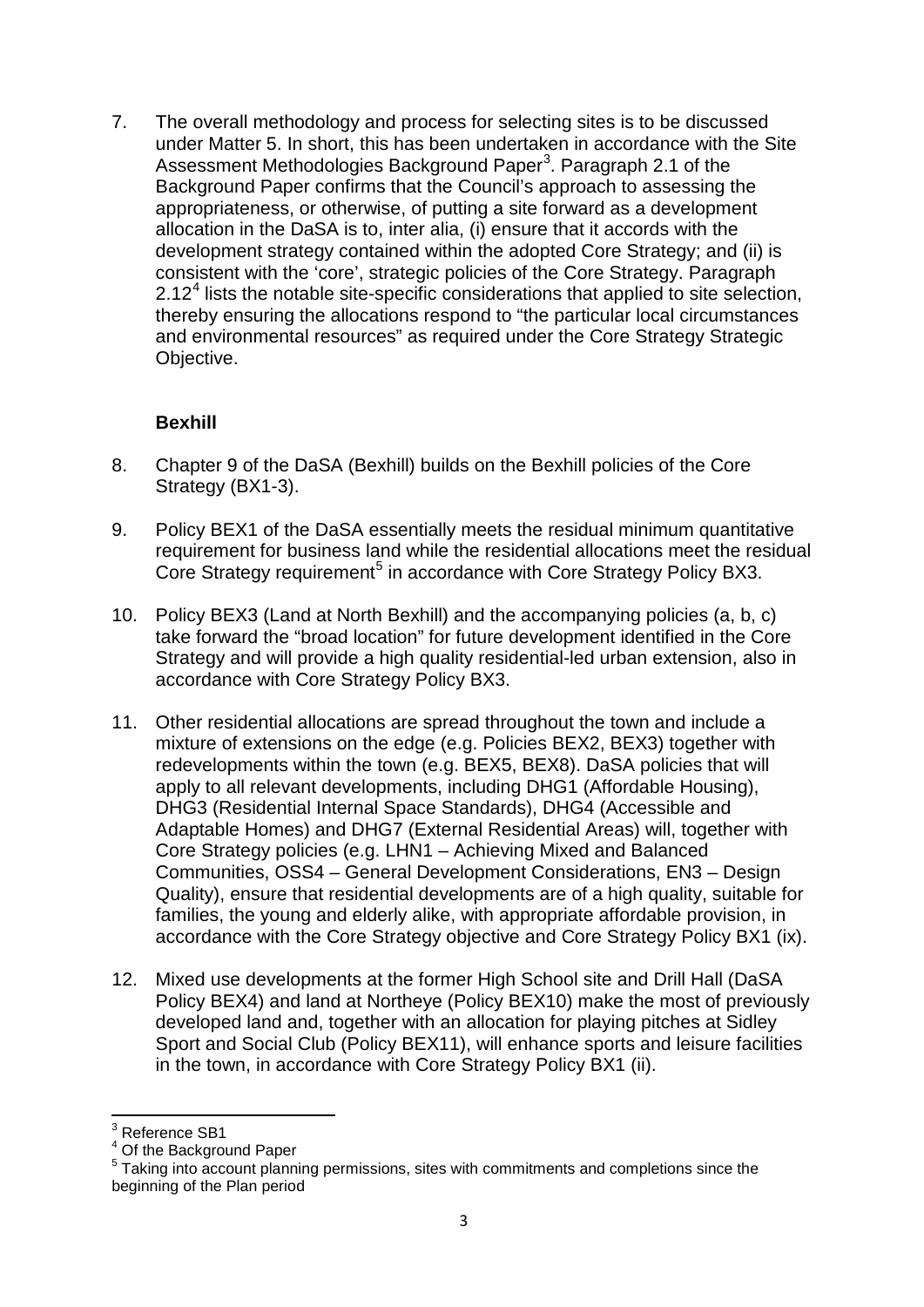- 13. Commercial, retail and tourism development is supported through DaSA Policies including BEX1, BEX4, BEX12 and 13 (Town Centre), BEX14 (Beeching Road), BEX15 (Cultural area) and BEX17 (District Centres). Together with DaSA policy DEC3 (Existing Employment Sites and Premises) and Core Strategy policies, these will "support a more prosperous future for the Bexhill and Hastings area", in accordance with the Core Strategy Strategic Objective and Core Strategy Policies BX1 (iii, viii) and BX2.
- 14. Policies also support public realm, traffic and other improvements in the town centre such as BEX12, BEX15 and BEX16, assisting Bexhill "to become one of the most attractive places to live on the south coast", in accordance with the Core Strategy Strategic Objective and Policy BX2.

## **Hastings Fringes**

- 15. Chapter 10 of the DaSA (Hastings Fringes) builds on the Hastings Fringes policy of the Core Strategy (HF1).
- 16. DaSA Policy HAS1 (Combe Valley Countryside Park CVCP) is in accordance with, and implements, Core Strategy Policy HF1 (i). The CVCP is a long term project which addresses the deficiency in green space for the towns of Hastings and Bexhill and is an important component of the provision of "attractive and accessible fringes of Hastings, consistent with environmental designations", as required by the Strategic Objective. DaSA Policy HAS4 (Rock Lane Urban Fringe Management Area) implements Core Strategy Policy HF1 (ii). The improvement of this accessible area will also support the achievement of the Strategic Objective.
- 17. As noted at paragraphs 10.6-10.7 of the DaSA, Policy HAS2 (Land at Michael Tyler Furniture) meets the residual requirement for new dwellings within the Hastings Fringes, in accordance with the Core Strategy target (Policy HF1 (vi)).
- 18. DaSA Policy HAS3 (Land north of A265, Ivyhouse Lane) supplements the employment floorspace provided for by an outline planning permission at Burgess Road<sup>[6](#page-3-0)</sup>, in accordance with the Core Strategy target for employment floorspace within the Hastings Fringes (Policy HF1 (v)).
- 19. Lastly, DaSA Policy DEN3 (Strategic Gaps) implements Core Strategy Policy HF1 (iii).

# **Rye**

20. The Core Strategy considers Rye and Rye Harbour together at Chapter 10 and Policy RY1, recognising that while Rye Harbour is a "satellite village" to Rye, it is actually within Icklesham Parish.

<span id="page-3-0"></span> $6$  Detailed at paragraph 10.8 of the DaSA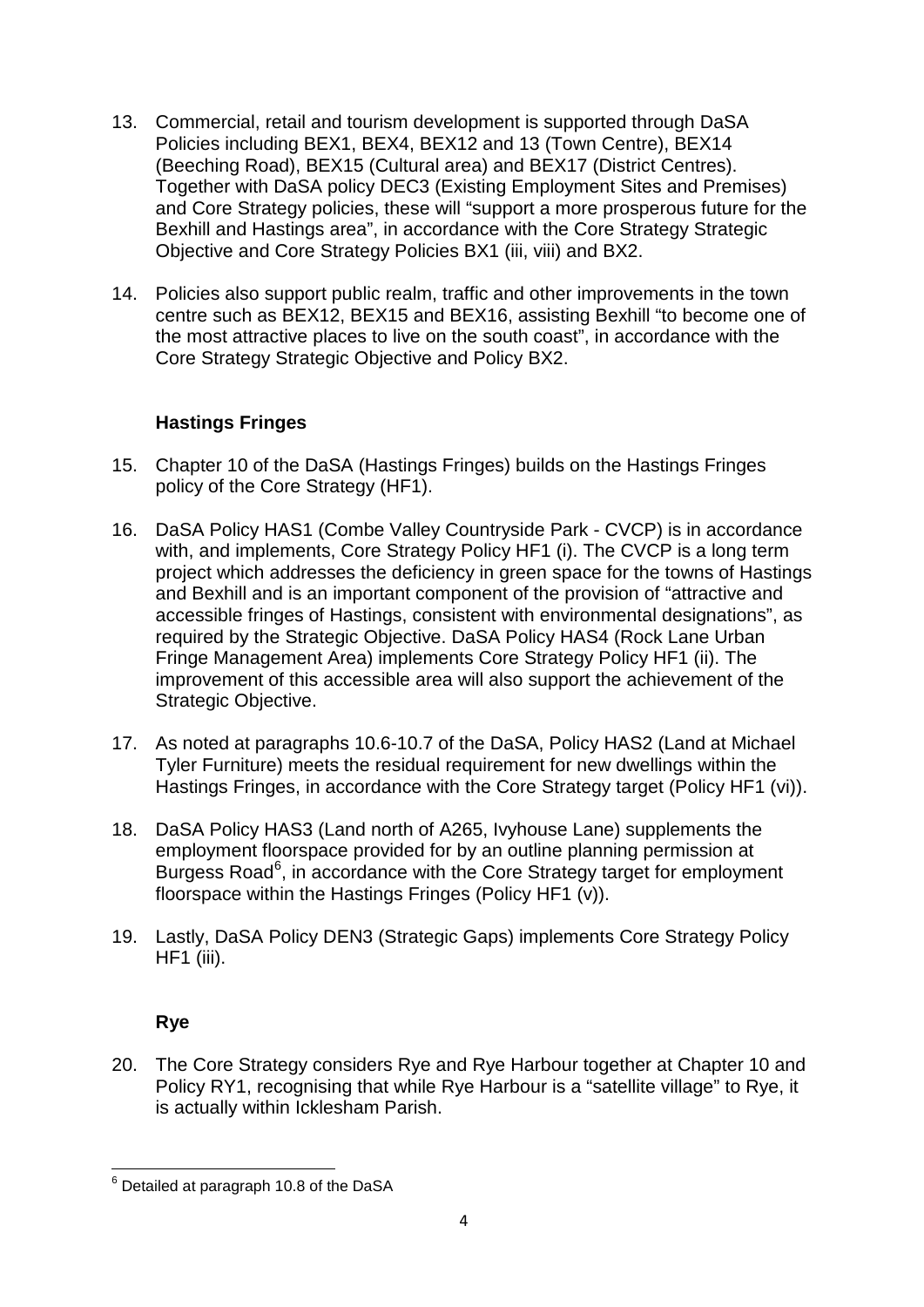- 21. The Parish of Rye is not subject to site allocations within the DaSA due to there being a Neighbourhood Plan in preparation<sup>[7](#page-4-0)</sup>, which will (together with the DaSA allocation at Rye Harbour – see below) meet the residual requirements for residential development set out in Policy RY1 (v) of the Core Strategy and Figure 16 of the DaSA $<sup>8</sup>$  $<sup>8</sup>$  $<sup>8</sup>$ . Policy OVE1 of the DaSA provides a framework for</sup> determining relevant planning applications in Rye (and other settlements) until such time as a Neighbourhood Plan is in force.
- 22. The Development Policies of the DaSA, will, however, apply to Rye (along with the whole of the District) and will assist in meeting various aspects of the strategic objective and Core Strategy Policy RY1. For example, the Resource Management Policies (DRM1-DRM3) will support economic and social wellbeing, and more broadly, the mitigation of climate change. Policies DCO1 (Retention of Sites of Social and Economic Value), DEC2 (Holiday Sites) and DEC3 (Existing Employment Sites and Premises) will support economic and social well-being, including tourism, while the Housing and Environment Policies will support high quality residential developments with appropriate affordable provision, and the preservation of the character of Rye, its ecological importance and protection against flood risk.
- 23. More specifically, DaSA Policy DEN3 (Strategic Gaps) maintains the strategic gap between Rock Channel and the Harbour Road Employment Area, in accordance with Core Strategy Policy RY1 (xii).
- 24. It should be noted, however, that the Neighbourhood Plan, once adopted, will also include development policies. Where there is any conflict with DaSA policies, the most recent Plan will take precedence.
- 25. Rye Harbour is subject to site specific policies in the DaSA. Policy RHA1 (together with the Neighbourhood Plan), will meet the Core Strategy residential target for Rye and Rye Harbour. Policy RHA2 supports business development within the Harbour Road Employment Area (and involves an extension to that area compared to the Rother Local Plan 2006<sup>[9](#page-4-2)</sup>), while protecting the adjoining, internationally designated wildlife sites, in accordance with Core Strategy Policy RY1 (v).

As at April 2019 the Neighbourhood Plan is at examination stage

<span id="page-4-1"></span><span id="page-4-0"></span><sup>&</sup>lt;sup>8</sup> Page 107 of the Submission DaSA

<span id="page-4-2"></span><sup>&</sup>lt;sup>9</sup> Local Plan 2006 Document reference SA1. Extension detailed in the DaSA Local Plan Options and Preferred Options (Reference SA5), pages 297-298.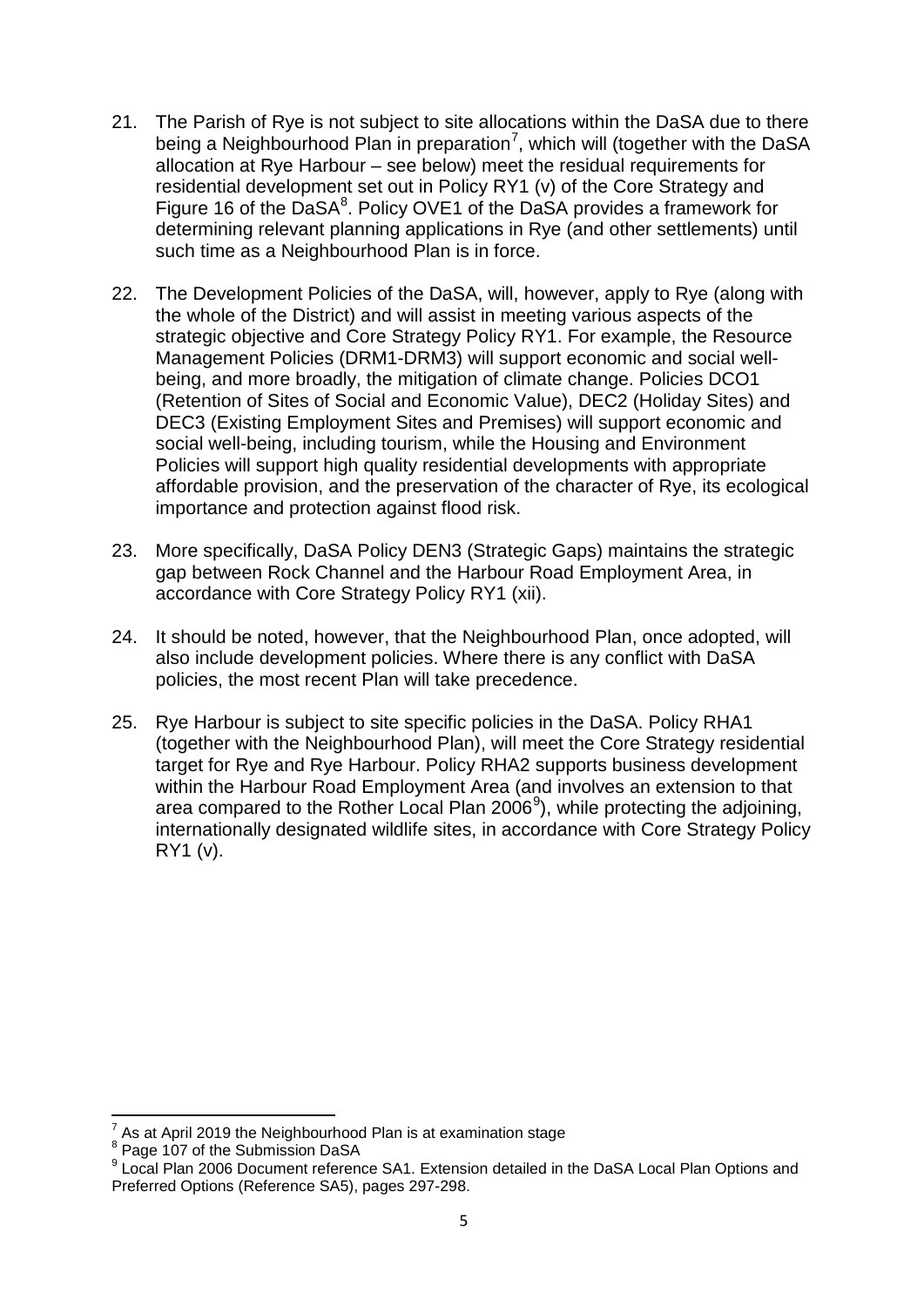#### **Battle**

- 26. Like Rye, Battle Parish is not subject to site allocations within the DaSA due to there being a Neighbourhood Plan (NP) in preparation<sup>[10](#page-5-0)</sup>, which will meet the residual requirements for residential and other development set out in Policy BAT1 of the Core Strategy. However, until the NP is adopted, Policies BT2 and BT3 of the Local Plan  $(2006)^{11}$  $(2006)^{11}$  $(2006)^{11}$  will remain in force<sup>12</sup>. Policy BT2 in particular (Land at Blackfriars) forms an important element of meeting the Core Strategy's housing target for the town, and the site is subject to a current planning application $13$ .
- 27. DaSA Policy MAR1<sup>[14](#page-5-4)</sup> (Land at Felon's Field, Marley Lane) provides for some 3,000sqm of floorspace for industrial/storage purposes, contributing to the Core Strategy target for employment floorspace for Battle, detailed in Policy BA1 (iv).
- 28. Policy OVE1 of the DaSA provides a framework for determining relevant planning applications in Battle (and other settlements) until such time as a Neighbourhood Plan is in force.
- 29. Like Rye, the Development Policies of the DaSA will apply to Battle. DaSA Policies DCO1 (Retention of Sites of Social or Economic Value), DEC2 (Holiday Sites) and DEC3 (Existing Employment Sites and Premises) will support the town's economy and tourism function. Policies DEC1 (Shopfronts etc), DHG9 (Extensions, etc), DHG11 (Boundary Treatments), DEN1-2 (Landscape Character/ AONB) and DEN3 (Strategic Gaps) will assist in protecting its character and that of its setting. Policy DEN4 will support biodiversity improvements in accordance with Core Strategy Policy BAT1 (ix), and the DaSA housing policies (DHG1-12) will support high quality residential developments with appropriate affordable provision.
- 30. It should be noted, however, that the Neighbourhood Plan, once adopted, may also include development policies. Where there is any conflict with DaSA policies, the most recent Plan will take precedence.

<span id="page-5-0"></span> $10^{10}$  Expected date of submission: July 2019<br> $11^{11}$  Document reference SA1

<span id="page-5-2"></span><span id="page-5-1"></span> $12$  Appendix 2 of the DaSA incorrectly lists these 2 policies as superseded but this typographical error is corrected in the Council's Schedule of Proposed Modifications (Reference RDC-DaSA-005)

<span id="page-5-4"></span><span id="page-5-3"></span><sup>&</sup>lt;sup>13</sup> Reference RR/2019/604/P – currently undetermined.<br><sup>14</sup> This was included the employment floorspace target which is apportioned to Battle Parish, although the site is actually located within Sedlescombe Parish (and was scoped out of the Sedlescombe Neighbourhood Plan).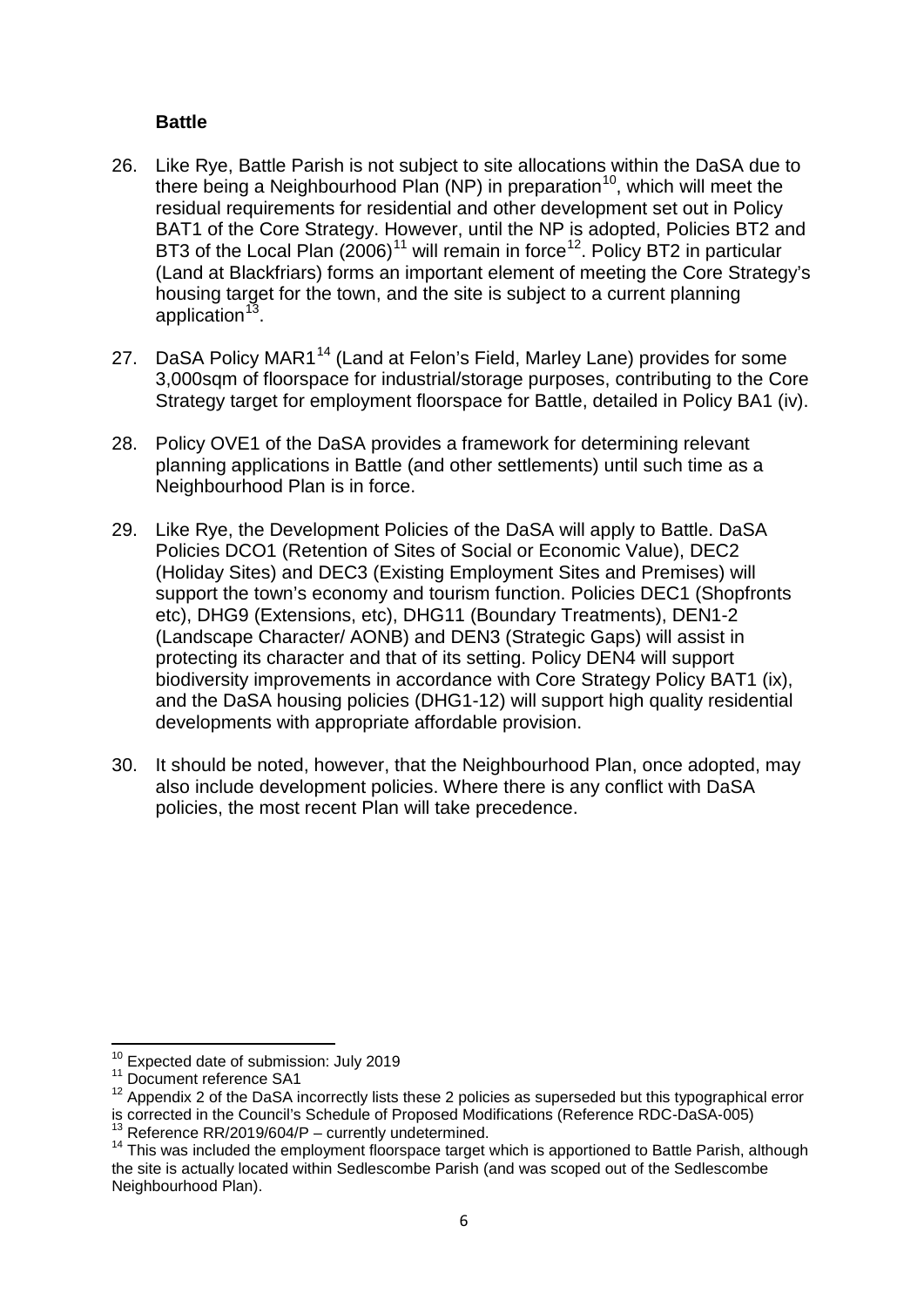#### **Rural Areas**

- 31. The DaSA residential allocations largely meet the residual Core Strategy housing targets for those villages not subject to Neighbourhood Plans<sup>15</sup>, and the Neighbourhood Plans are expected to meet the remaining residual targets, in accordance with Core Strategy Policy RA1 (vi). The individual site allocations have been the result of detailed site assessments<sup>[16](#page-6-1)</sup>, and the policies include criteria to ensure the sites' development protects the locally distinctive character of villages and their settings, in accordance with Core Strategy Policy RA1 (i).
- 32. DaSA Policy DIM2 (Development Boundaries) gives effect to Core Strategy Policy OSS2, focusing development within defined settlement boundaries and limiting development in the countryside to that which accords with specific policies or for which a countryside location is necessary, thereby protecting the character and functions of the countryside in accordance with Core Strategy Policy RA2.
- 33. DaSA Policies DCO1 (Retention of Sites of Social or Economic Value), DCO2 (Equestrian Developments), DEC2 (Holiday Sites) and DEC3 (Existing Employment Sites and Premises) support rural communities and the rural economy within villages and the countryside. DaSA Policies DEN1-2 (Landscape Character/ AONB), DEN3 (Strategic Gaps) and DEN4 (Biodiversity and Green Space) will assist in protecting the character of villages and the landscape, and the ecological and intrinsic value of the countryside in accordance with the Strategic Objective.
- 34. DaSA Policy DHG1 (Affordable Housing) will ensure on-site provision of affordable housing on relevant schemes in the Rural Areas, and Policy DHG2 (Exception Sites) provides for affordable housing outside development boundaries where this is justified, thereby supporting meeting local needs and the retention of viable, mixed rural communities in accordance with the Strategic Objective. Both of these policies have been updated from the Core Strategy to ensure consistency with national policy.

## **Sustainable Resource Management**

- 35. As noted above, the DaSA allocates land for development in line with the overall settlement strategy of the Core Strategy. This approach, to locate development close to services and public transport links, reduces the need to travel, thereby supporting a reduction in emissions and climate change.
- 36. Policy DRM1 of the DaSA (Water Efficiency) implements Policy SRM2 (v) of the Core Strategy and addresses the need for continued water efficiency savings in this area of "Serious Water Stress"[17.](#page-6-2)

<span id="page-6-0"></span> $15$  DaSA Figures 17 and 18 (pages 108-9) and paragraph 8.14  $16$  Discussed further in the Council's Statement for Matter 5.

<span id="page-6-2"></span><span id="page-6-1"></span><sup>&</sup>lt;sup>17</sup> As defined by the Environment Agency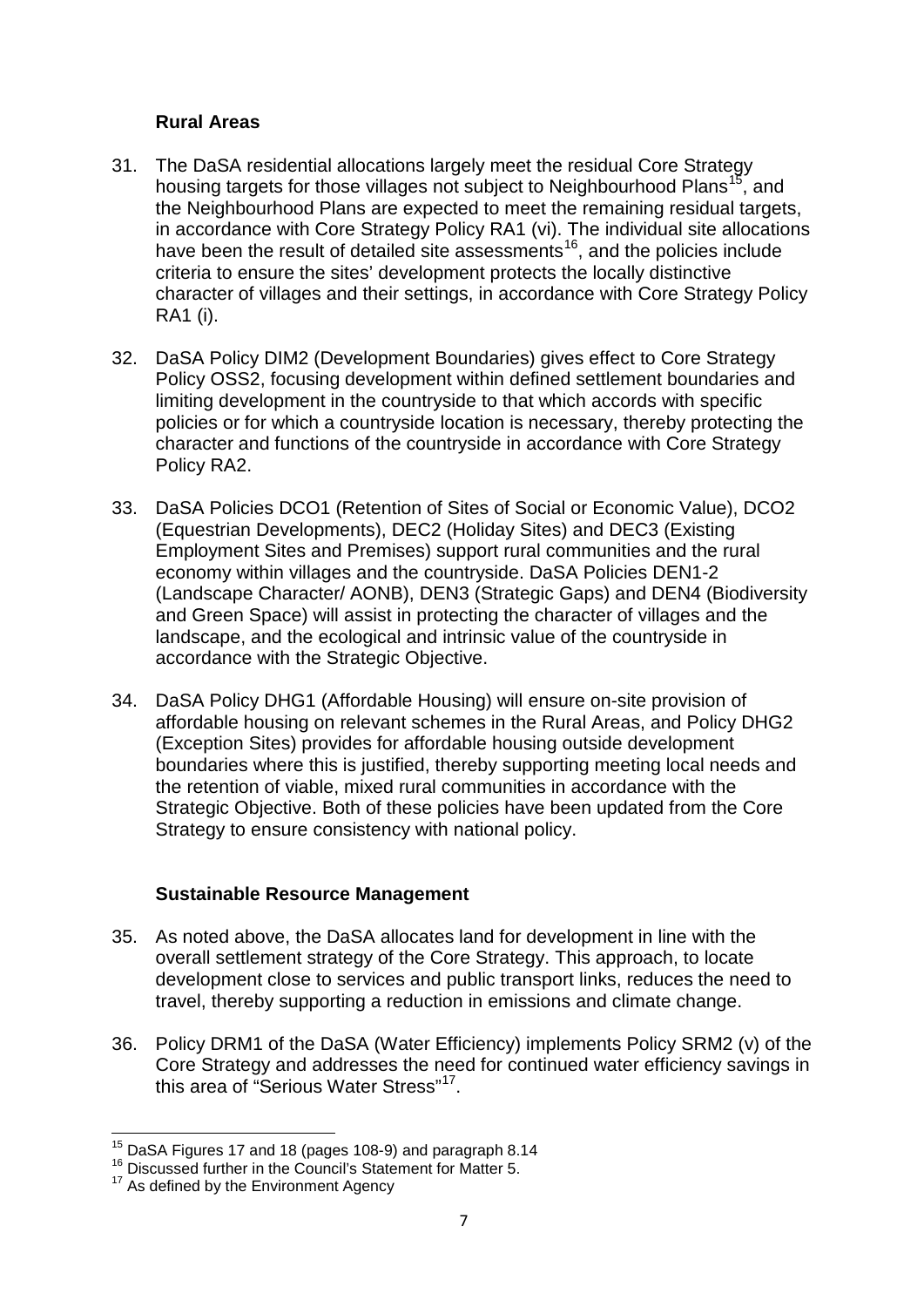- 37. Policy DRM2 of the DaSA (Renewable Energy Developments) supports appropriate low carbon and renewable energy schemes in accordance with Core Strategy Policy SRM1 (iii), while DaSA Policy DRM3 (Energy Requirements) accords with Core Strategy Policy SRM1 (ii) and updates the thresholds in SRM1 (i).
- 38. DaSA Policy DEN4 supports the conservation of biodiversity and green-space, including designated sites and ecological networks, recognising the multiple benefits that can be achieved, including flood protection<sup>[18](#page-7-0)</sup>, in accordance with Core Strategy Policy SRM1 (vi). DaSA Policy DEN5 seeks to prevent flooding and drainage problems throughout the District, as well as pollution in the Pevensey Levels, in accordance with Core Strategy Policy SRM2 (iii).
- 39. DaSA Policy DHG7 (External Residential Areas) requires suitable waste and recycling facilities in residential development in accordance with Core Strategy Policy SRM1 (viii) while DaSA Policy DIM1 (Comprehensive Development) requires integrated schemes for the development of sites to ensure efficient use of land and resources.

## **Communities**

- 40. DaSA Policy DCO1 (Retention of Sites of Social or Economic Value) gives further weight and explanation to Core Strategy Policy CO1, providing a strong policy position for retaining such sites and not allowing their diminution.
- 41. The DaSA includes specific site allocations that will support other Core Strategy Communities Policies. A new doctor's surgery is proposed through DaSA Policy FAC2 in accordance with Core Strategy Policy CO2. A number of allocations include open space provision in accordance with Policy CO3 (e.g. BEX2, BEX3, BRO1) and more specifically, sports facilities (e.g. BEX4, BEX10, BEX11, WES1) and play areas (e.g. PEA1) in accordance with Core Strategy Policy CO4. A number of allocations also support improvements in public transport or walking/ cycling links (e.g. BEX3, BEX4, CAT1, WES1) in accordance with Core Strategy Policy CO4.
- 42. Core Strategy Policy CO5 is given effect by DaSA Policies DHG4 (Accessible and Adaptable Homes) and DHG5 (Specialist Housing for Older People) as well as site allocations which include older people's housing (e.g. FAC2, NOR2 and WES2).
- 43. More broadly, the general approach taken through the Core Strategy and DaSA of focusing development in more accessible locations with a greater range of services, ensuring appropriate provision of affordable housing (DaSA Policy DHG1) and seeking to retain existing employment sites (Policy DEC3) all support vibrant, balanced and inclusive communities, in line with the strategic objective.

<span id="page-7-0"></span><sup>&</sup>lt;sup>18</sup> DaSA paragraph 6.41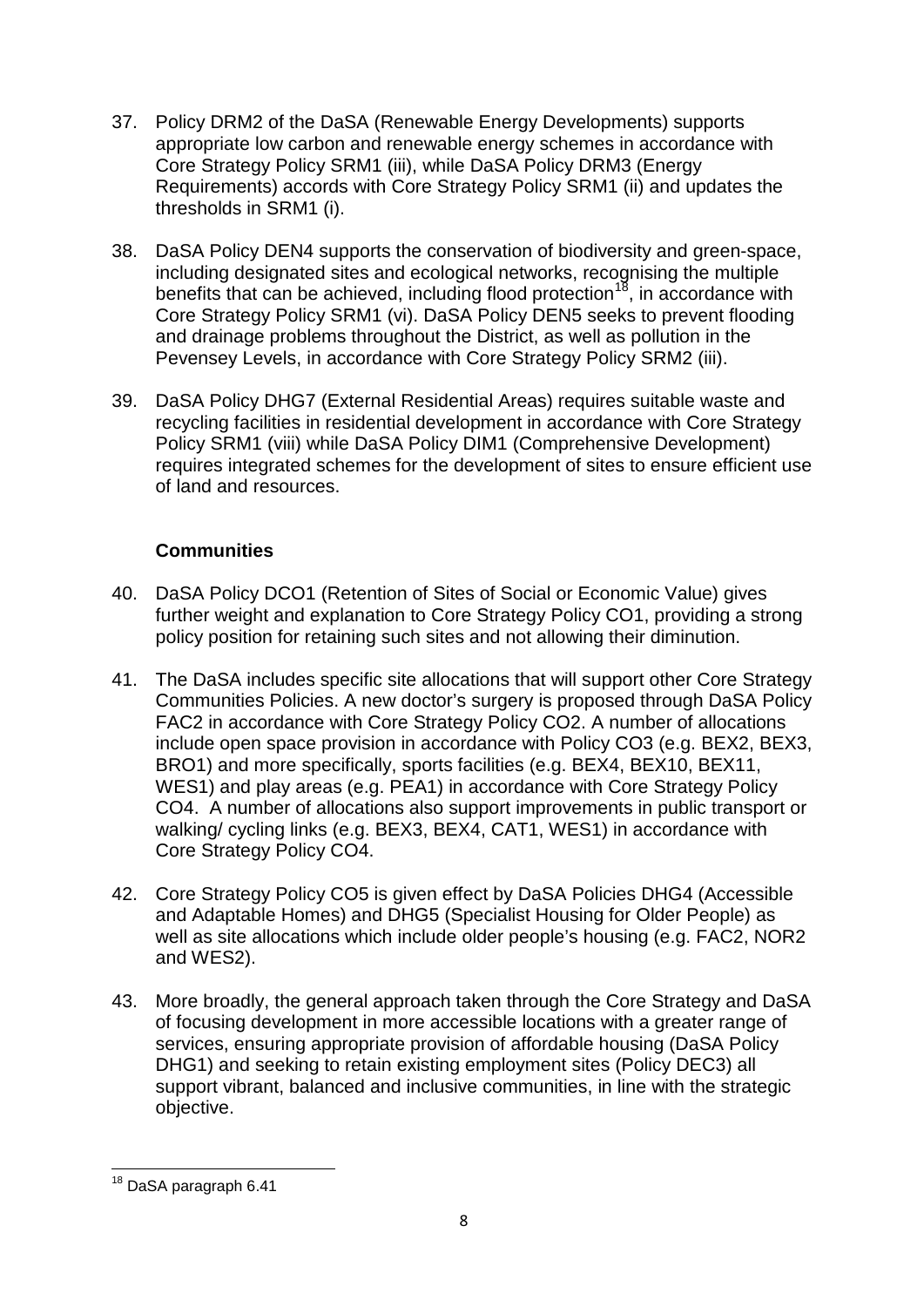#### **Local Housing Needs**

- 44. The Housing Policies of the DaSA give further weight and detail to those of the Core Strategy. As noted above, DaSA Policies DHG1 and 2 (Affordable Housing, Rural Exception Sites) update Core Strategy policies LHN2 and 3 to ensure consistency with national policy. DaSA Policy DIM1 (Comprehensive Development) is important in ensuring that new developments include all necessary and appropriate elements including affordable housing, open space and other infrastructure, even when sites are developed in stages or by different developers.
- 45. DaSA Policies DHG3 (Residential Internal Space Standards), DHG4 (Accessible and Adaptable Homes) and DHG7 (External Residential Areas), together with DRM1 (Water Efficiency) will assist in improving the quality of all residential developments and widening the range of people developments are suitable for, thereby providing choice, in accordance with the Strategic Objective. Policy DHG6 (Self-build and Custom Housebuilding) provides for that proportion of residents looking to construct their own home, also providing choice and supporting mixed and balanced communities in accordance with Core Strategy Policy LHN1. DaSA Policy DHG5 (Specialist Housing for Older People) will assist in providing housing for this section of the community.
- 46. All of the DaSA site allocations make provision for affordable housing where relevant, in accordance with Policy DHG1, and include requirements for complementary development including open space, sustainable transport links and other land uses where appropriate to ensure housing is provided in a way that supports local priorities and develops balanced communities in accordance with the Strategic Objectives.
- 47. DaSA Policies BEX3 and GYP1 provide for the residential needs of Gypsies and Travellers, in accordance with Core Strategy Policies LHN5 and LHN6.

## **Economy**

48. Policy DEC3 of the DaSA (Existing Employment Sites and Premises) updates and supersedes Core Strategy Policy EC3 in light of the findings of the Employment Sites Review (Reference SF1)<sup>[19](#page-8-0)</sup>. Additionally, DaSA Policy DEC2 (Holiday Sites) supports proposals for suitable tourist accommodation on holiday sites, while ensuring the protection of the environment, in accordance with Core Strategy Policy EC6.

<span id="page-8-0"></span> $19$  Paragraphs 5.29-5.42 of the DaSA provide further detail on the Employment Sites Review.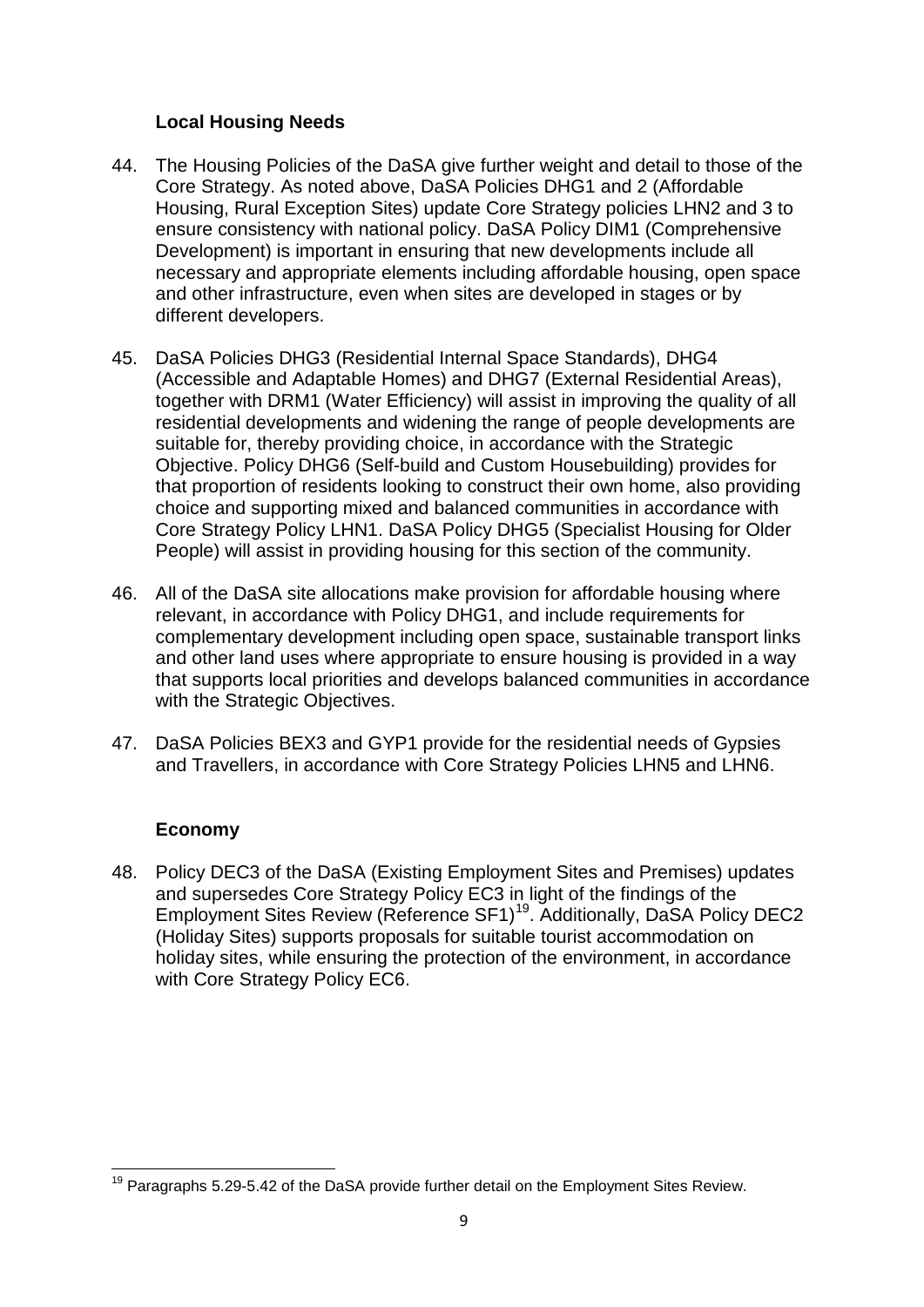- 49. The DaSA includes a number of allocations for business use to meet the Core Strategy targets identified in Core Strategy Policy EC2 and Figure 8. Policy BEX1 of the DaSA essentially meets the residual quantitative requirement for business land in Bexhill; Policy HAS3 provides for business floorspace in the Hastings Fringes and Policy MAR1 allocates land in a rural area with good access to the Strategic Road Network. Policy RHA2 (Harbour Road Employment Area) supports the continued business use and improvement of the largest concentration of industrial uses in the District.
- 50. Policy BEX14 allocates land in Bexhill for retail and commercial use and Policies BEX13 and BEX17 seek to focus retail and other town centre uses within these areas for the benefit of the local economies and to support local communities.
- 51. In combination these DaSA policies will support sustainable economic growth in accordance with the Strategic Objective.

#### **Environment**

- 52. A key factor in determining the overall spatial strategy of the Core Strategy, with which the DaSA aligns, has been the need to maintain the high quality natural and built environment. This is assisted by individual requirements within site policies, for example, landscaping or open space requirements or the retention of particular natural or built environment features. The DaSA also includes a number of development policies that give further effect to the Environment policies of the Core Strategy.
- 53. DaSA Policies DEN1 (Maintaining Landscape Character), DEN2 (High Weald AONB) and DEN3 (Strategic Gaps) accord with and expand upon the provisions of Core Strategy Policy EN1. DaSA Policy DEN4 (Biodiversity and Green Space) supplements Core Strategy Policies EN5 and EN1 (vi), detailing the expectations of the Council in relation to conserving biodiversity through development. DaSA Policy DEN5 (Sustainable Drainage) accords with Core Strategy Policy EN6 and gives further detail on how to implement Policy EN7 (iii). DaSA Policy DEN6 (Land Stability) supports the long-term stewardship of the natural and built environment through avoiding development on unstable land and Policy DEN7 provides a framework for preventing environmental pollution, thereby maintaining the high quality environment and having regard to the potential effects on climate change, all in accordance with the Strategic Objective.
- 54. The quality of the built environment is supported through the DaSA by policies including DHG9 (Extensions, etc), DHG11 (Boundary Treatments), DHG12 (Accesses and Drives) and DEC1 (Shopfronts etc), which support Core Strategy Policies EN2 and EN3.